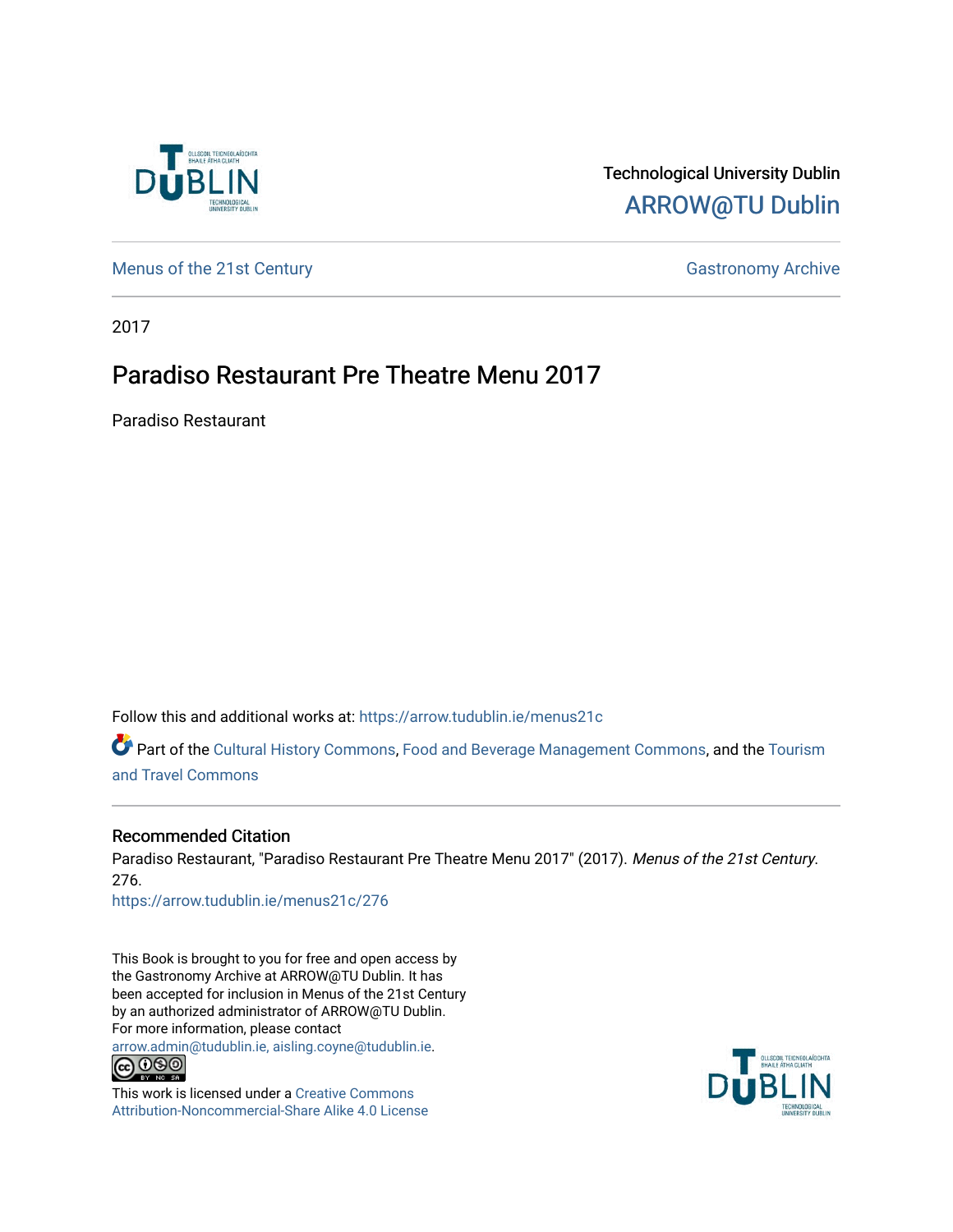# *[paradiso](https://paradiso.restaurant/)*

*[dinner](https://paradiso.restaurant/dinner-menu) [reservations](https://paradiso.restaurant/pre-theatre-menu#)* 

 $\blacksquare$ 

more<sup>[+](https://paradiso.restaurant/pre-theatre-menu#)</sup>

### pre theatre dinner menu

*see also: [dinner menu](https://paradiso.restaurant/dinner-menu) [wine list](https://paradiso.restaurant/wine-list) [photos](https://paradiso.restaurant/photographs) [gift vouchers](https://paradiso.restaurant/buy-vouchers) [books](https://paradiso.restaurant/books-by-denis-cotter)*

available 5:30pm to 6:30pm Monday to Friday, €23 for two courses, €29 for three courses.

Sample menu

I

black bean, chocolate & chilli soup, avocado salsa, soured cream

carrot, feta & vine leaf terrine, gingered cucumber & mango salsa, smoked almonds

roast beetroot & fennel salad, salted walnuts, pickled rhubarb, cashel blue cheese

II

gratin of spiced aubergine, spinach, potato & ardsallagh fresh goat's cheese with sprouting broccoli, roast squash, citrus butter, walnut crumb

feta & pistachio couscous cake, wilted greens, date jam, lemon chickpeas, harissa, coriander yoghurt

chilli-glazed panfried tofu, choi, oyster mushrooms, rice noodles, coconut-tamarind broth

III

almond polenta cake, peaches, cardamom yoghurt